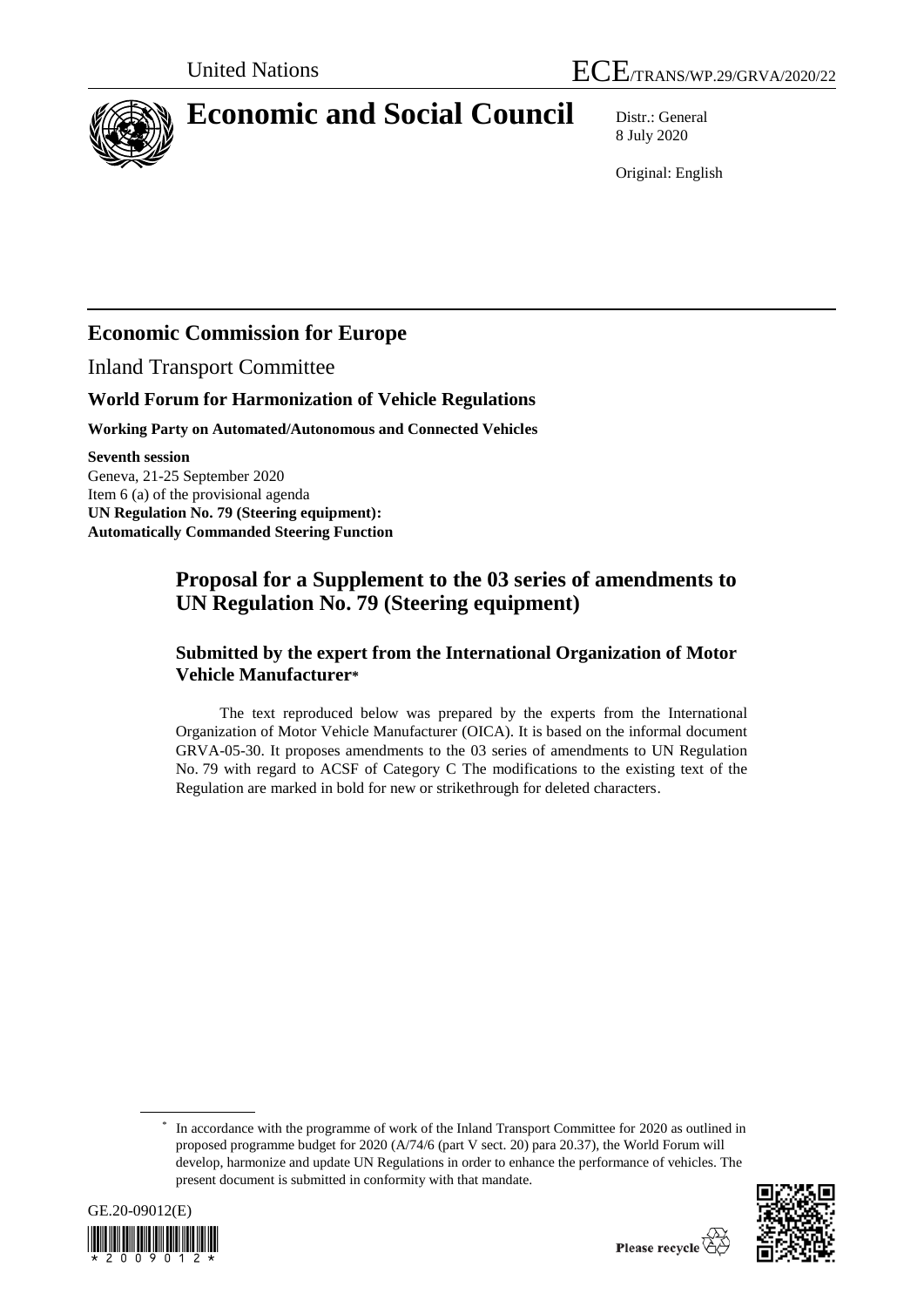## **I. Proposal**

*Paragraph 5.6.4.1.2,* amend to read:

5.6.4.1.2. When the ACSF of Category C is activated (standby) the ACSF of Category B1 shall aim to center the vehicle in the lane**, unless a different position in lane is deemed reasonable due to the situation or resulting from driver input (e.g. when another vehicle is driving close beside)**.

*Paragraph 5.6.4.2.3.,* amend to read:

5.6.4.2.3. The system shall only be activated (standby mode) after a deliberate action by the driver.

> Activation by the driver shall only be possible on roads where pedestrians and cyclists are prohibited and which, by design, are equipped with a physical separation that divides the traffic moving in opposite directions and which have at least two lanes in the direction the vehicles are driving. **The confirmation that the road is permitting the activation of an ACSF category C** These conditions shall be **based on** ensured by the use of at least two independent means.

> In the case of a transition from a road type with a classification permitting an ACSF of Category C, to a type of road where an ACSF of Category C is not permitted, the system shall be deactivated automatically (off mode)**, unless a temporarily missing second lane in driving direction is the only condition not fulfilled from the above (e.g. a connector between two highways)**.

*Paragraph 5.6.4.3.,* amend to read:

5.6.4.3. Overriding

A steering input by the driver shall override the steering action of the system. The steering control effort necessary to override the directional control provided by the system shall not exceed 50 N.

The system may remain activated (standby mode) **(active mode)** provided that priority is given to the driver during the overriding period.

*Paragraph 5.6.4.5.2.,* amend to read:

5.6.4.5.2. When the system is in standby mode (i.e. ready to intervene), an optical signal shall be provided to the driver.

*Paragraph 5.6.4.5.2.1*. include new provision to read

**5.6.4.5.2.1. When the initiation of the lane change procedure is actually possible, this may be indicated to the driver.** 

*Paragraph 5.6.4.5.4.,* amend to read:

5.6.4.5.4. When the lane change procedure is suppressed, in accordance with paragraph 5.6.4.6.8., the system shall clearly inform the driver about this system status by an optical warning signal and additionally by an acoustic or haptic warning signal. In case the suppression is initiated by the driver **or in case of automatic suppression while the lane change procedure hasn't commenced for more than 1s**, an optical warning is sufficient.

*Paragraph 5.6.4.6.8.1.,* amend to read:

- 5.6.4.6.8. Suppression of the Lane Change Procedure
- 5.6.4.6.8.1. The lane change procedure shall be suppressed automatically by the system when at least one of the following situations occurs before the lane change manoeuvre has started: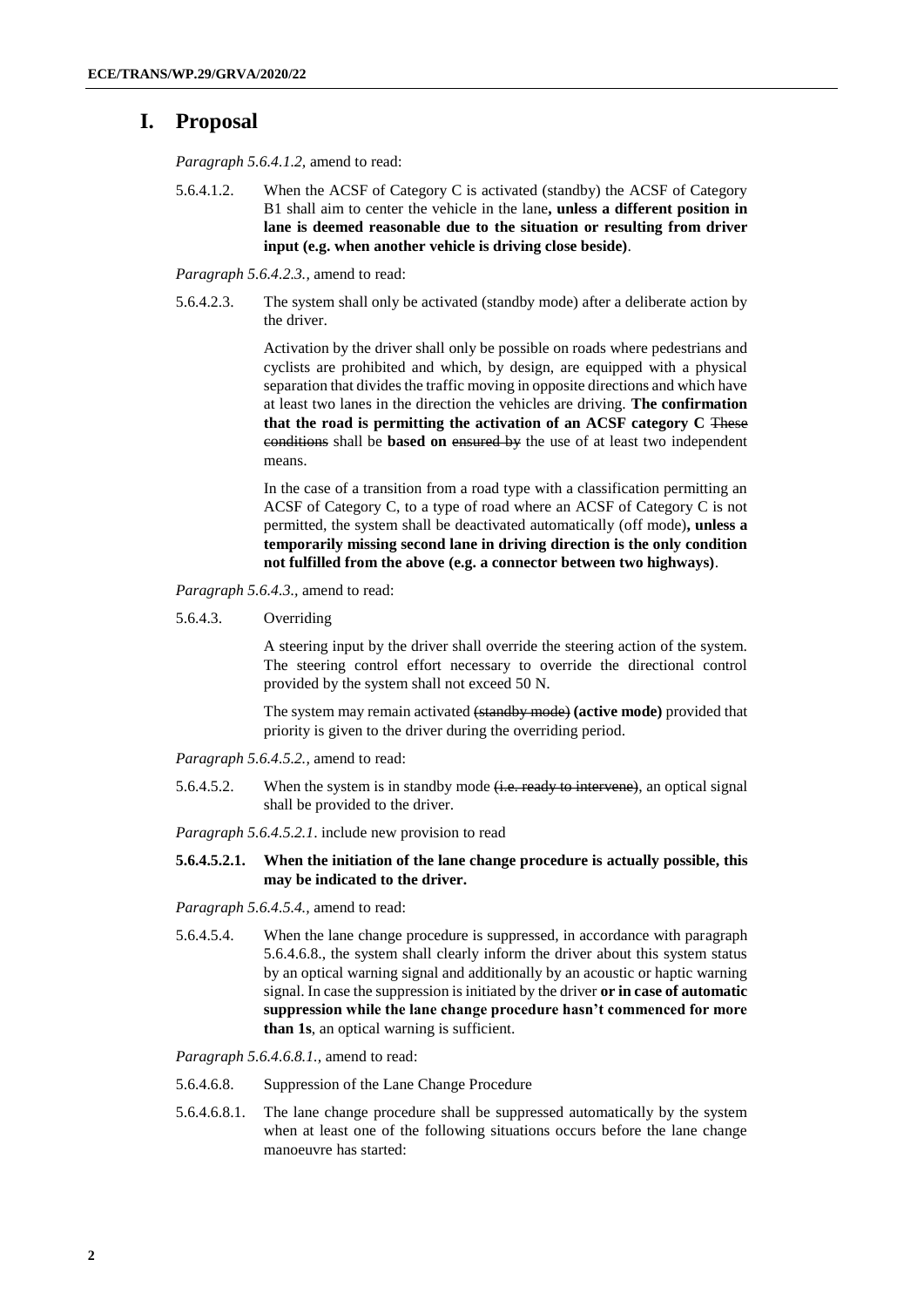- (a) The system detects a critical situation (as defined in paragraph 5.6.4.7.) **later than 1s after the initiation of the lane change procedure but before the start of the lane change manoeuvre**;
- (b) The system is overridden or switched off by the driver;
- (c) The system reaches its boundaries (e.g. lane markings are no longer detected);
- (d) The system has detected that the driver is not holding the steering control at the start of when the lane change manoeuvre is about to **start**;
- (e) The direction indicator lamps are manually deactivated by the driver;
- (f) The lane change manoeuvre has not commenced within 5.0 seconds following the deliberate action of the driver described in paragraph 5.6.4.6.2.;
- (g) The lateral movement described in paragraph 5.6.4.6.4. is not continuous.

*Paragraph 5.6.4.8.3.,* amend to read:

5.6.4.8.3. After each vehicle new engine start/run cycle (other than when performed automatically, e.g. the operation of a stop/start systems), the ACSF of Category C function shall be prevented from performing a lane change manoeuvre until the system has detected, at least once, a**n** moving object at a distance greater than the minimum distance  $S_{\text{rear}}$  declared by the manufacturer in paragraph 5.6.4.8.1. above.

> **If, in addition to moving objects, the system uses the detection of stationary objects, this shall be demonstrated by the manufacturer to and assessed by the Technical Service.**

## **II. Justification**

#### **A. Lane centering (paragraph 5.6.4.1.2.)**

1. The suggested change aims to align with the principle agreed for Automated Lane Keeping Systems (ALKS), where the aim of this provision is to achieve stable vehicle behaviour and not necessarily that vehicle is centered in the lane at all times. When the driver adapts the position to a vehicle driving close by in an adjacent lane or drives with an offset to avoid lane ruts, centering the vehicle in lane would not be the appropriate ACSF of Category B1 control strategy.

#### **B. Activation conditions (paragraph 5.6.4.2.3.)**

2. The proposed amendments aim at clarifying that each individual criterion above don't have to be ensured by at least two independent means at all time. The overall aim, to prevent activation on unsuitable roads, shall be ensured by information from at least two sources.

3. Furthermore, the proposed amendment aims to make activation by the same means as for ACSF of Category B1 possible, as it is referred to in paragraph 5.6.4.2.2.

4. When changing from one highway to another, where the road e.g. temporarily changes down to one lane, the ACSF of Category C should be permitted to remain in stand-by, because having to reactivate ACSF of Category while ACSF of Category B1 remains active would not be understandable to the driver.

5. Since stand-by mode of ACSF of Category C is indicated to the driver, and in some cases when the ACSF of Category C is ready to intervene; the driver will be aware of the current status of the ACSF of Category C at all times.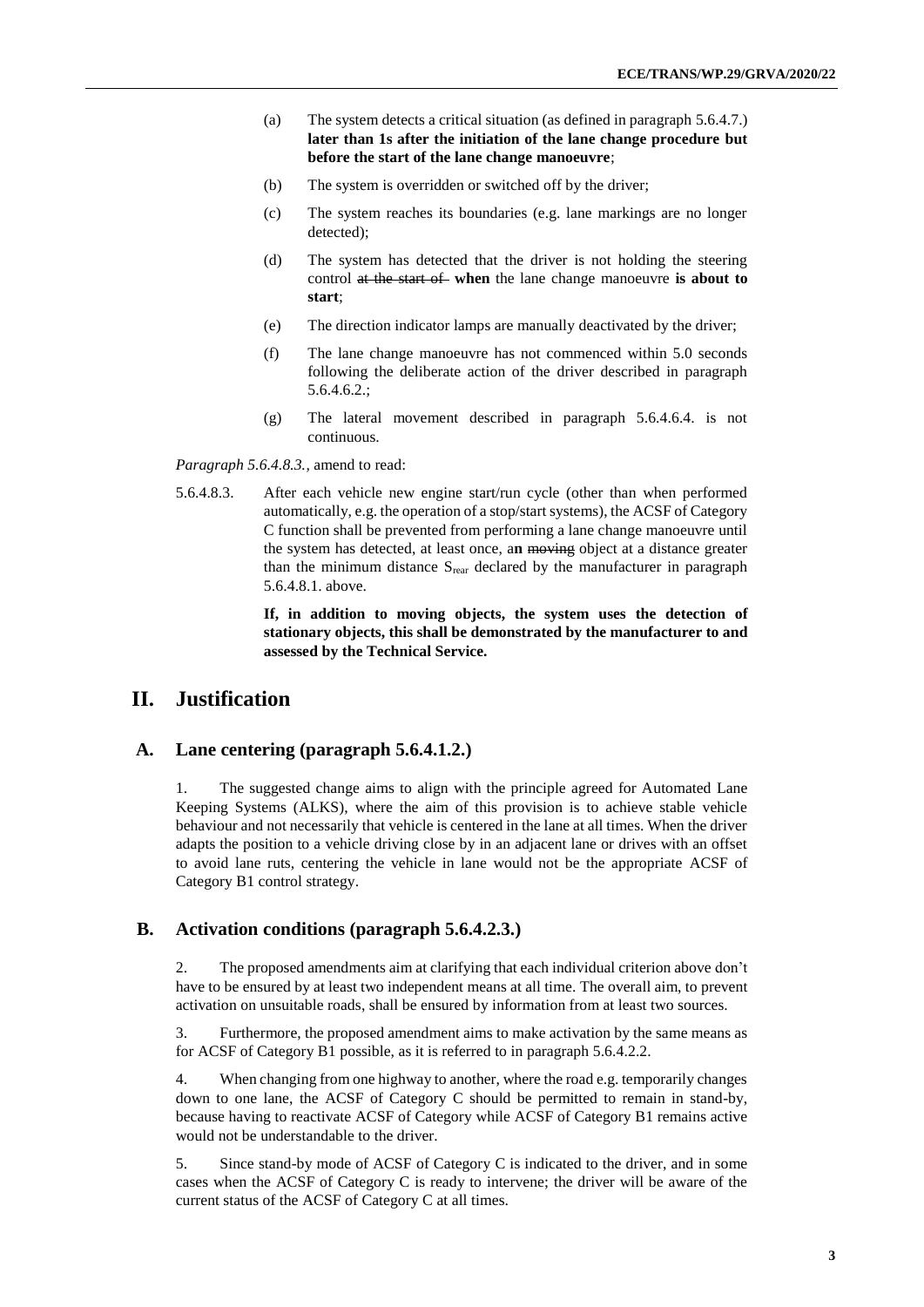

#### **C. Overriding (paragraph 5.6.4.3.)**

6. The original provision contradicts itself, as it refers to the system remaining in standby mode, under the precondition that priority is given to the driver. During standby mode the system would not be allowed to provide any support, so there wouldn't be any need to require priority to the driver. The proposal aims at clarifying that the Lane Change Procedure may remain active, provided that priority is given to the driver.

#### **D. Indication during Standby mode (paragraph 5.6.4.5.2.)**

7. The proposed amendment aims to resolve the inconsistency about the meaning of Standby.

8. Standby doesn't necessarily mean ready to intervene. There might be other conditions preventing the system from becoming active in that instance, for example if the current vehicle speed is below Vsmin.

#### **E. "Ready-to-intervene" indication (paragraph 5.6.4.5.2.1.)**

9. The proposed amendment aims at resolving the inconsistency about the meaning of Standby-mode and "ready to intervene" as addressed in the previous amendment.

10. In addition to the indication of "stand-by mode" the system should be allowed to indicate to the driver when it is "ready to intervene" in order to achieve transparency regarding expected vehicle behaviour.

#### **F. Indication to the driver in case of suppression (paragraph 5.6.4.5.4.)**

11. The proposed amendment aims to address that the large number of suppression criteria could lead to suppression of the function too often. When the suppression occurs before the lateral movement of the vehicle has started, which by definition is later than 1s after the initiation of the lane change procedure, an optical warning should be sufficient.

#### **G. Suppression criteria (paragraph 5.6.4.6.8.1.)**

12. The proposed amendment aims to resolve the inconsistency between the opening paragraph which defines the assessment to be "before the lane change manoeuvre has started" and item (d) which defines the assessment to take place "at the start of the lane change manoeuvre".

13. Furthermore, the proposed amendment to item (a) aims to make the system more useable in everyday traffic conditions. Surrounding vehicles naturally react to another vehicle indicating its intention of a lane change, which could resolve a situation that according to paragraph 5.6.4.7. would have to be assessed as a critical situation. Therefor the point in time when an existing critical situation leads to suppression of the lane change the procedure